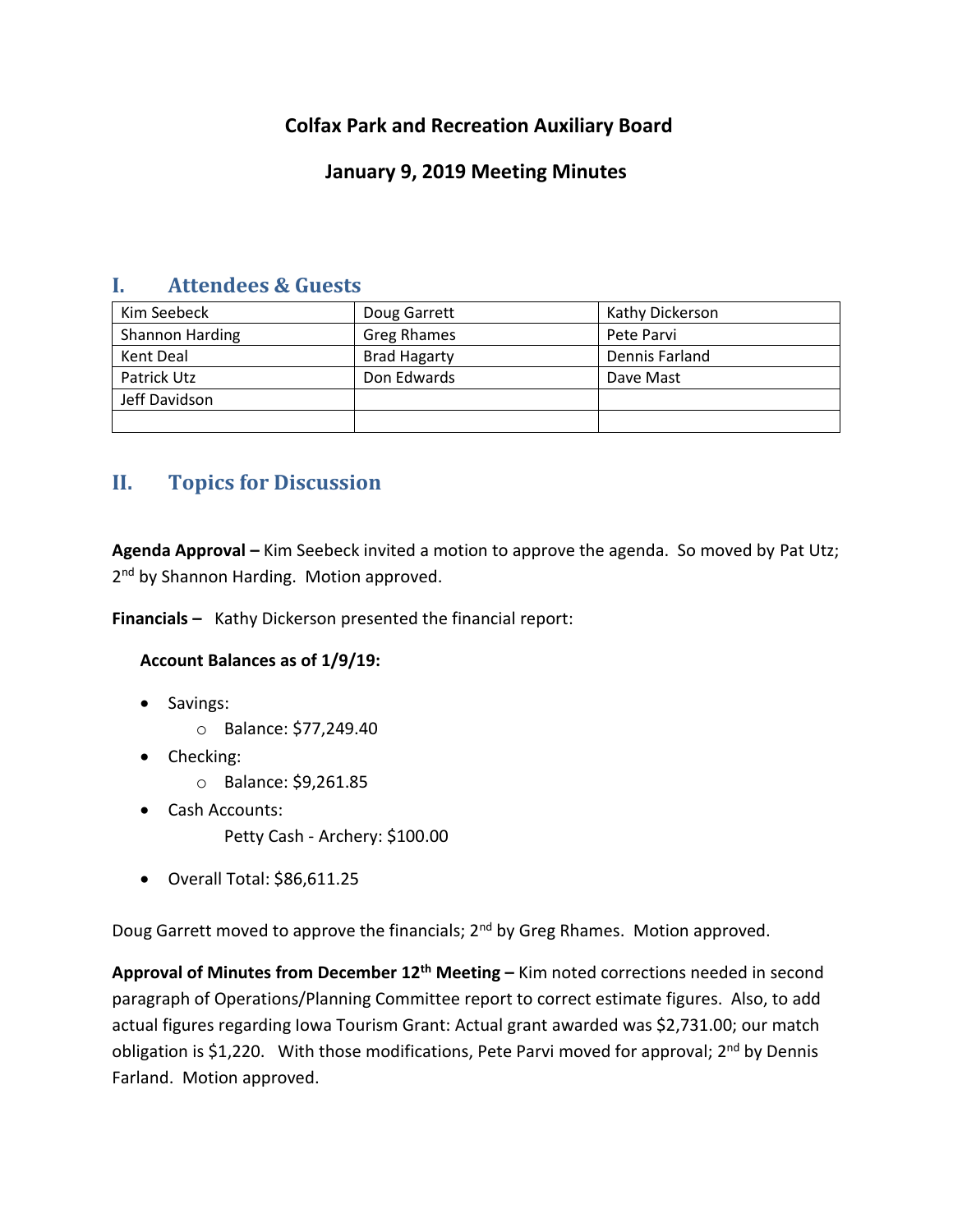### **Committee Reports**

● **Operation/Planning Committee –** Doug advised the committee he planned to meet next Wednesday after the Promotions meeting at around 7:30. Greg indicated he will be absent next Wednesday due to a work-related travel obligation. As a result, the meeting will be rescheduled to next Tuesday at 6 p.m. Doug will send an email to the committee members about that change. The committee will discuss 2019 projects. He has been spoken with our contact from a local construction company offering to create the beach – Doug hopes he'll be able to come out to the park and perhaps attend the next Board meeting. Next, Doug reported the water from the on-site well has been obtained for testing – the water remained clear after pumping for two hours. Keystone will provide a report. The mower – which has been in for service – will be picked up on 21st. Pete and Steve Parvi completed about a mile or so of the bike trail. Pete advised that creating the second half of the trail will be pretty tough and indicated folks will want to stay off of the trail while it's wet until completion.

**Promotions Committee** – Mary Dell is not in attendance due to illness. There is a meeting next week on the  $16<sup>th</sup>$  at 6:30 p.m. Pat Utz reported that a webpage was drafted and created for Paddle Skedaddle sign ups. The committee will be working on obtaining sponsorships for the event. All Board members were advised of the need for volunteer participation to ensure a successful event. Pat further reported that the registration site "Run Sign Up" is now live – Shannon was the first to register for the event. There are maps and other information available on that website. He noted the kayak event will be held first, to be followed by the run/walk portion. Pat has also created a Facebook event for Paddle Skedaddle; thus far there have been 1,900 views and 100 people have indicated they're "interested." Kim displayed the registration site on her iPad for the Board's observation. As the event nears, the committee will get more specific about volunteer needs. The current focus is on obtaining sponsors in the form of monetary donations or swag. Lastly, Pat indicated he will touch base with Kathy Dickerson about registration payments being automatically deposited into an earmarked account. Dennis Farland advised that he provided Paddle Skedaddle information to his friend who has a running/fitness business. That business owner will provide a link to our web page about Paddle Skedaddle from his own website. Finally, Kim advised she is still waiting to hear from Bass Pro regarding our request for sponsorship of the event.